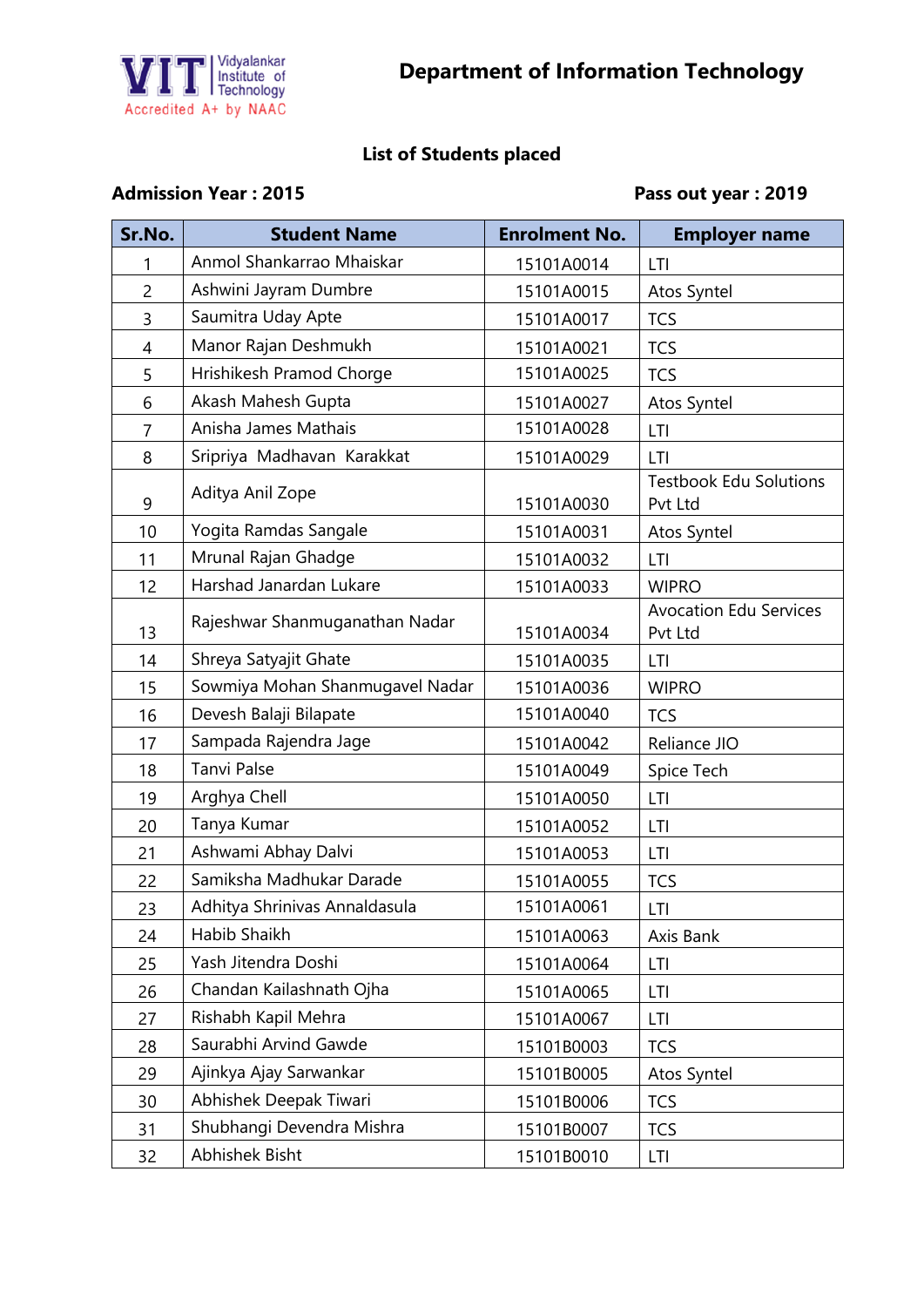

| Sr.No. | <b>Student Name</b>            | <b>Enrolment No.</b> | <b>Employer name</b>  |
|--------|--------------------------------|----------------------|-----------------------|
| 33     | Nikhil Santosh Patil           | 15101B0011           | LTI                   |
| 34     | Muskan Dhar                    | 15101B0020           | LTI                   |
|        | Vinithalaxmi Venkataratnakumar |                      |                       |
| 35     | Jupudi                         | 15101B0022           | LTI                   |
| 36     | Kashika Vikas Tyagi            | 15101B0025           | LTI                   |
| 37     | Shruti Mahesh Nadkarni         | 15101B0026           | LTI                   |
| 38     | Riya Dhiraj Patel              | 15101B0027           | Atos Syntel           |
| 39     | Abhiraj Sunil Taral            | 15101B0028           | Toppr.com             |
| 40     | Amruta Ajit Muzumdar           | 15101B0029           | <b>TCS</b>            |
| 41     | Poojan Patel                   | 15101B0031           | <b>Ugam Solutions</b> |
| 42     | Rohan Vasudev Ginde            | 15101B0032           | <b>WIPRO</b>          |
| 43     | Jishnu Rajendran Nambiar       | 15101B0034           | <b>TCS</b>            |
| 44     | Shubham Ghanshyam Agarwal      | 15101B0036           | LTI                   |
| 45     | Damini Sanjay Yeole            | 15101B0037           | LTI                   |
| 46     | Mythri Ravindra                | 15101B0039           | <b>TCS</b>            |
| 47     | Ashutosh Vilas Engavle         | 15101B0042           | <b>TCS</b>            |
| 48     | Kinjal Vipul Dhanani           | 15101B0043           | LTI                   |
| 49     | Mohammed Ahmed Rashid Shaikh   | 15101B0046           | LTI                   |
| 50     | Dakshay Odhavjibhai Sudra      | 15101B0048           | <b>Ugam Solutions</b> |
| 51     | Abhishek Ugrasen Yadav         | 15101B0049           | Justdial              |
| 52     | Harsh Dilip Jain               | 15101B0053           | Reliance JIO          |
| 53     | Karan Manish Shah              | 15101B0059           | LTI                   |
| 54     | Tambawala Hasnen Ismail        | 15101B0060           | World Wide Exports    |
| 55     | Kunjal Arun Devrukhkar         | 15101B0068           | LTI                   |
| 56     | Mrunal Balu Gaikwad            | 15101B0071           | Network 18            |
| 57     | Himansi Manoj Dudhani          | 15101B0072           | LTI                   |
| 58     | Amruta Vijay Amberkar          | 15101B2010           | <b>TCS</b>            |
| 59     | Jatin Chandrakant Parmar       | 16101A2001           | Reliance Retail       |
| 60     | Tanmaya Rajendra Kamble        | 16101A2007           | <b>TCS</b>            |
| 61     | Tanvi Gopalkrishna Waradkar    | 16101A2009           | LTI                   |
| 62     | Mrunali Chandrakant Panwalkar  | 16101A2010           | LTI                   |
| 63     | Prachi Hemantkumar Sarode      | 16101A2012           | LTI                   |
| 64     | Shruti Sanjay Barangule        | 16101B2001           | LTI                   |
| 65     | Rimi Ramesh Mishra             | 16101B2002           | LTI                   |
| 66     | Vandana Kamlaprasad Gupta      | 16101B2003           | Reliance JIO          |
| 67     | Pratiksha Ravindra Patil       | 16101B2004           | Atos Syntel           |
| 68     | Aishwarya Ana Kothavale        | 16101B2005           | Reliance Retail       |
|        |                                |                      |                       |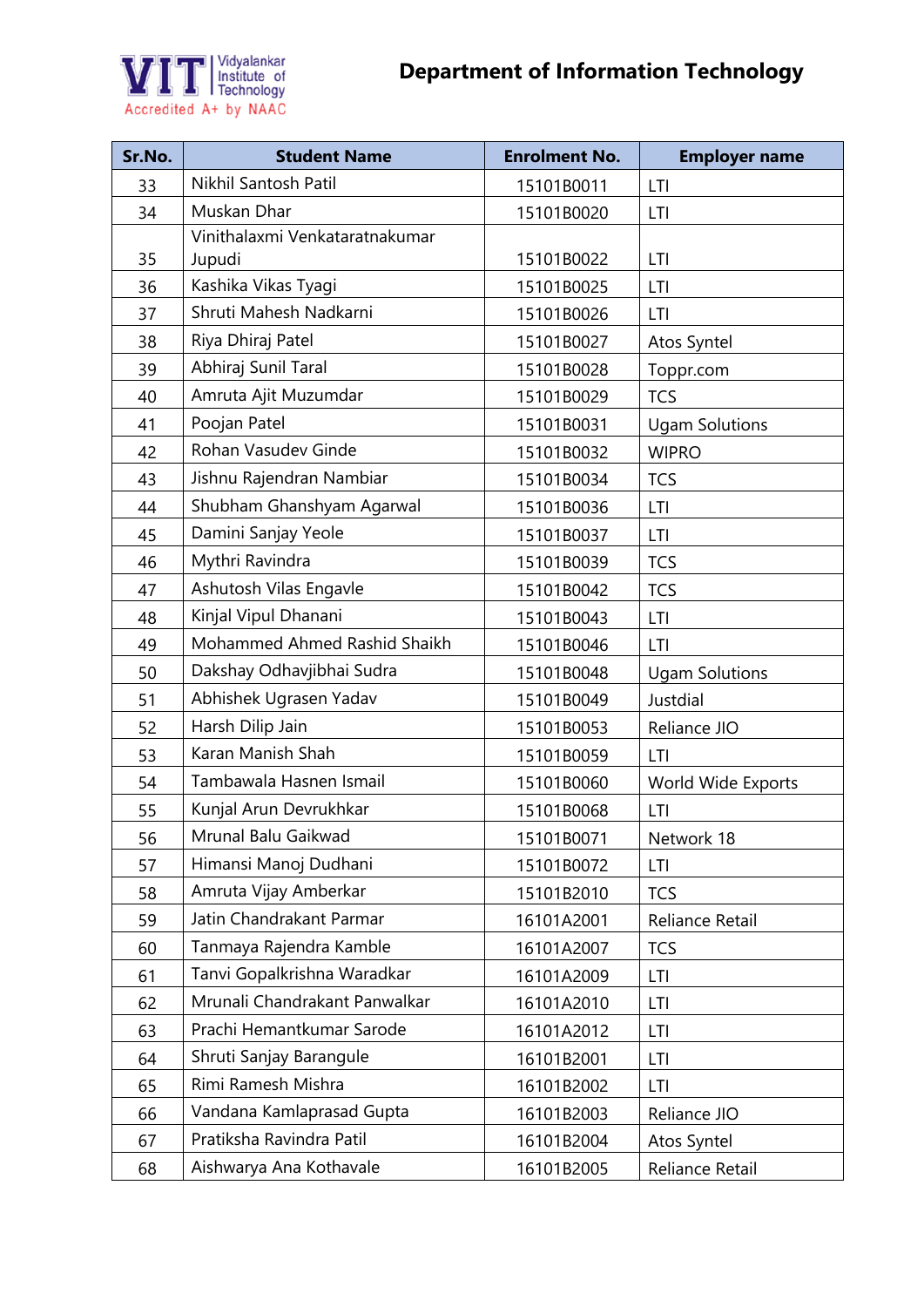



| Sr.No. | <b>Student Name</b>                   | <b>Enrolment No.</b> | <b>Employer name</b>        |
|--------|---------------------------------------|----------------------|-----------------------------|
| 69     | Ankita Gangaram Shelar                | 16101B2006           | <b>TCS</b>                  |
| 70     | Ankita Bhagwan Khandagale             | 16101C2030           | Accenture                   |
| 71     | Pranali Shantaram Pote                | 16101B2011           | Reliance Retail             |
| 72     | Kaustubh Vivekanand Koranglekar       | 16101B2013           | LTI                         |
| 73     | Mandar Chandrakant Mhamunkar          | 16101B2015           | Reliance Retail             |
| 74     | Shweta Vilas Temkar                   | 16101B2016           | LTI                         |
| 75     | Pratik Sham Warekar                   | 16101B2017           | LTI                         |
| 76     | Hitesh Bhagwandas Solanki             | 16101C2001           | LTI                         |
| 77     | Srushti Sandeep Tamhanekar            | 16101C2002           | LTI                         |
| 78     | Mansi Mohan Chavan                    | 16101C2005           | <b>Technocrat Solutions</b> |
| 79     | Pratiksha Sanjay Shirke               | 16101C2012           | Axis Bank                   |
| 80     | Sarvesh Ramesh Kuthe                  | 16101C2045           | LTI                         |
| 81     | Shoyebmohammad Basheerahmed<br>Shaikh | 16101C2015           | LTI                         |
| 82     | Manaswi Manoj Shimpi                  | 16101C2018           | LTI                         |
| 83     | Dipesh Rajesh Hedamba                 | 16101C2020           | <b>TCS</b>                  |
| 84     | Kamran Ahmed Sarfraz Ahmed Zikre      | 16101C2021           | <b>TCS</b>                  |
| 85     | Manoj Mohan Shelar                    | 16101C2022           | <b>Eborn Consultancies</b>  |
| 86     | Shruti Shankar Khatpe                 | 16101C2023           | LTI                         |
| 87     | Rahul Balraj Sirisilla                | 16101C2024           | LTI                         |
| 88     | Vidit Mahesh Patil                    | 16101C2025           | <b>TCS</b>                  |
| 89     | Snehal Chandragupta Pawar             | 16101C2026           | <b>BPCL Mumbai Refinery</b> |
| 90     | Manasi Santosh Rahate                 | 16101C2027           | Atos Syntel                 |
| 91     | Poonam Milind Dhande                  | 16101C2028           | LTI                         |
| 92     | Supriya Sanjay Nalawade               | 16101C2029           | LTI                         |
| 93     | Priya Pradeep Malewadkar              | 16101C2031           | <b>TCS</b>                  |
| 94     | Sumit Rajesh Vishwakarma              | 16101C2032           | Reliance Jio (RJIL)         |
| 95     | Nishat Khwaja Akbar Sayyed            | 16101C2033           | LTI                         |
| 96     | Rajab Ali Mohammad Umar Nagori        | 16101C2037           | <b>TCS</b>                  |
| 97     | Abhijeet Jagtap                       | 16101C2039           | Atos Syntel                 |
| 98     | <b>Mohammed Painter</b>               | 16101C2040           | Atos Syntel                 |
| 99     | Neel Tapesh Dave                      | 16101C2041           | LTI                         |
| 100    | Komal Chandrakant Shirke              | 16101C2042           | <b>Credence Analytics</b>   |
| 101    | Hrishikesh S Bhandare                 | 16101C2043           | Amazon AWS                  |
| 102    | Aditya Ajay Shetye                    | 16101C2046           | LTI                         |
| 103    | Vatsal Jagdish Kotecha                | 16101C2048           | LTI                         |
| 104    | Meghna Prakash Brid                   | 16101C2050           | TCS                         |